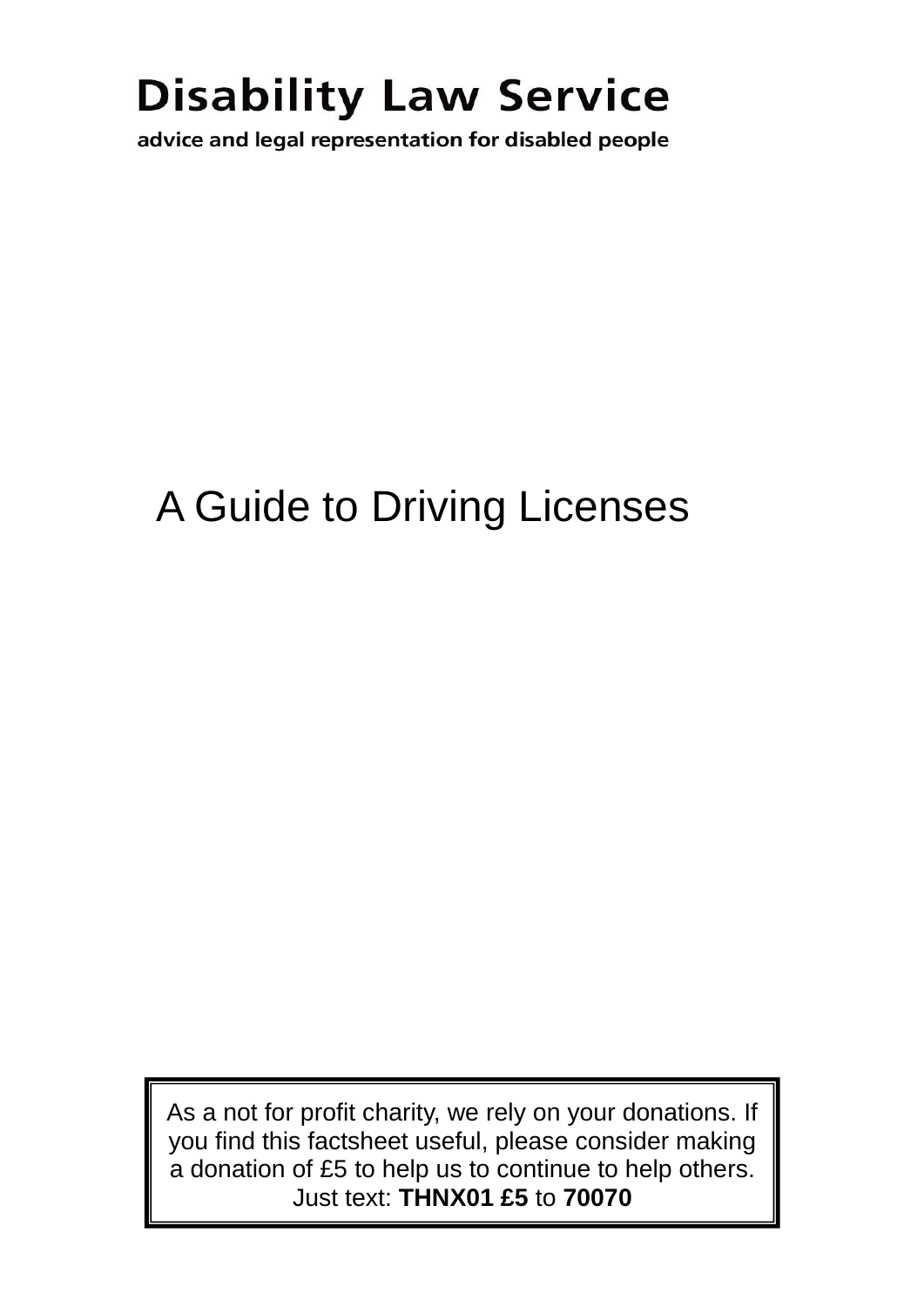## A Guide to Driving Licenses

### **Driving Licences**

This is a brief guide about what to do if your application for a driving licence is refused or if your licence has been revoked. If you wish to appeal against a refusal or revocation you or your representative will need to look at the legislation which governs driving licences in more detail. The main legislation that governs driving licences is the Road Traffic Act 1988 (RTA) and the Motor Vehicles (Driving Licences) Regulations 1999.

A person applying for a driving licence must declare on the application if s/he has, or had at any time had a relevant disability or a prospective disability.

If a person who already has a driving licence develops a relevant or prospective disability or if an existing disability becomes more acute, s/he must notify the Driver and Vehicle Licensing Agency (DVLA). The DVLA does not have to be notified if the disability is new and there are reasonable grounds for believing that it will not last for more than 3 months.

## **What is a relevant disability?**

The Regulations set out relevant disabilities which are:

a) epilepsy;

b) severe mental disorder;

c) liability to sudden attacks of disabling giddiness or fainting;

d) liability to sudden attacks of disabling giddiness or fainting which are caused by any disorder or defect of the heart which has caused the applicant for the licence or the licence holder to have a device, such as a pacemaker implanted;

e) persistent misuse of drugs or alcohol whether or not such misuse amounts to dependency;

f) any other disability likely to cause the driver to be a danger to the public when driving a vehicle.

© DLS 2012  $\sim$  2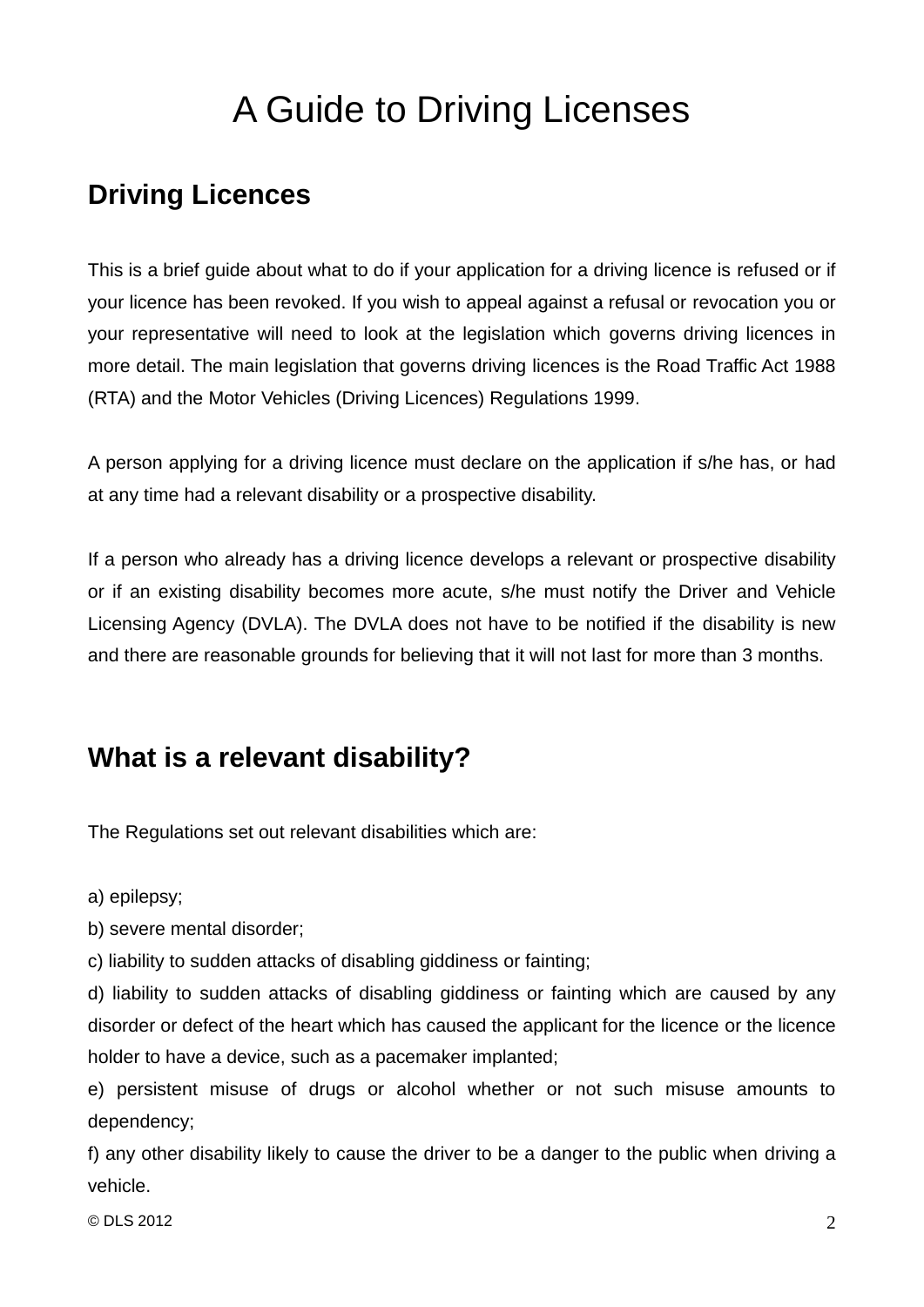The Regulations set out relevant disabilities in more detail and the effect of particular disabilities on your ability to hold a driving licence. It is important, therefore, always to look at the Regulations in each individual case.

## **What is a prospective disability?**

A prospective disability is one that may become a relevant disability in the course of time e.g. a progressive disability such as multiple sclerosis

**Important Note** - failure to notify the DVLA of the disability in these circumstances is an offence.

If you have a relevant disability the DVLA will refuse to give you a driving licence or if you already have a licence, will revoke it.

## **What if my disability is not one of the 'relevant disabilities' listed above?**

If your disability is not a relevant disability as described above the DVLA will base its decision on whether or not to refuse or revoke your licence on guidelines produced by its own medical experts. These guidelines are set out in two publications called 'Customer Service Guide for Drivers with Medical Conditions' and 'At a glance guide to the current medical standards of fitness to drive'. Copies of these publications are available from the DVLA; see 'Useful Organisations' at the end of this factsheet or from the DVLA website: www.dvla.gov.uk/medical/about\_dri\_med.aspx.

If your licence has been revoked or refused the DVLA should give you its reasons and the medical standard which you have failed to meet in writing. You may, however, find that the standard that it gives you is stricter than the one set out in its publication. This is often because the DVLA does not update its publication each time a standard is changed.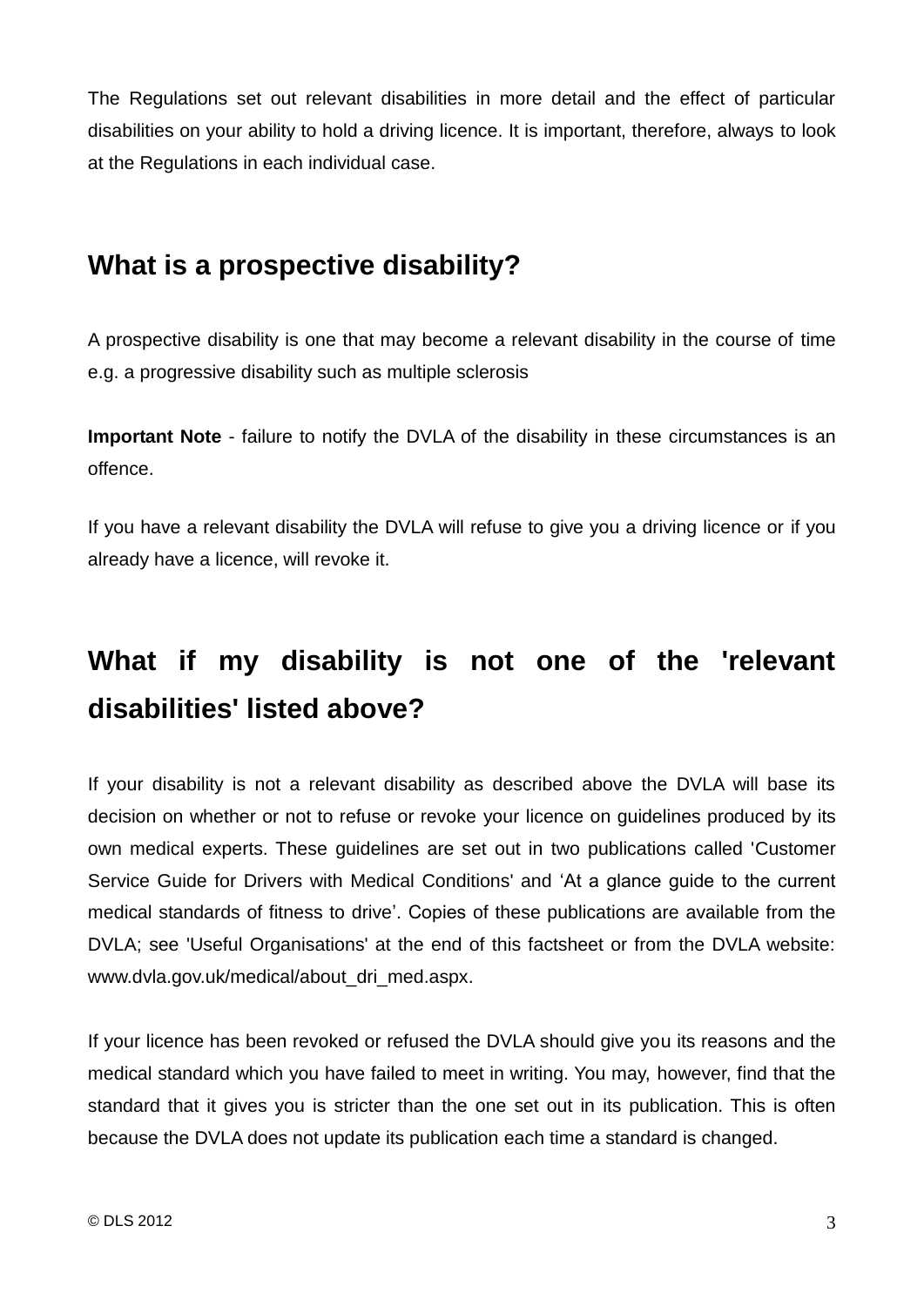## **What can I do if my application for a licence is refused or if my licence is revoked?**

You have the right to appeal against the decision to refuse or revoke your licence to the Magistrates Court. You must appeal within **6 months** of the decision. Before you appeal to the Magistrates Court you must give notice of your intention to appeal to the DVLA.

### **Where can I get help with preparing my appeal?**

We regret that the Disability Law Service is not able to provide further assistance or representation for such appeals in the Magistrates Court. If you are unable to conduct the appeal yourself you will need to seek help from a local solicitor or Citizens Advice Bureau. If your income and capital is low (and you do not have much money saved) you may be able to get free advice from a solicitor under the Legal Help Scheme. This will not, however, enable your solicitor to represent you in the Magistrates Court. Legal Aid is **not**  available for such appeals.

This means that the solicitor will not be able to represent you in the Magistrates Court unless you are able to pay him or her.

In addition, if you lose your appeal against the DVLA's decision the Magistrates may make a costs order against you. This means that you will be ordered to pay the DVLA's legal costs in defending its decision as well as your own legal costs.

Remember that it is up to you to prove, with evidence, that the DVLA's decision was wrong.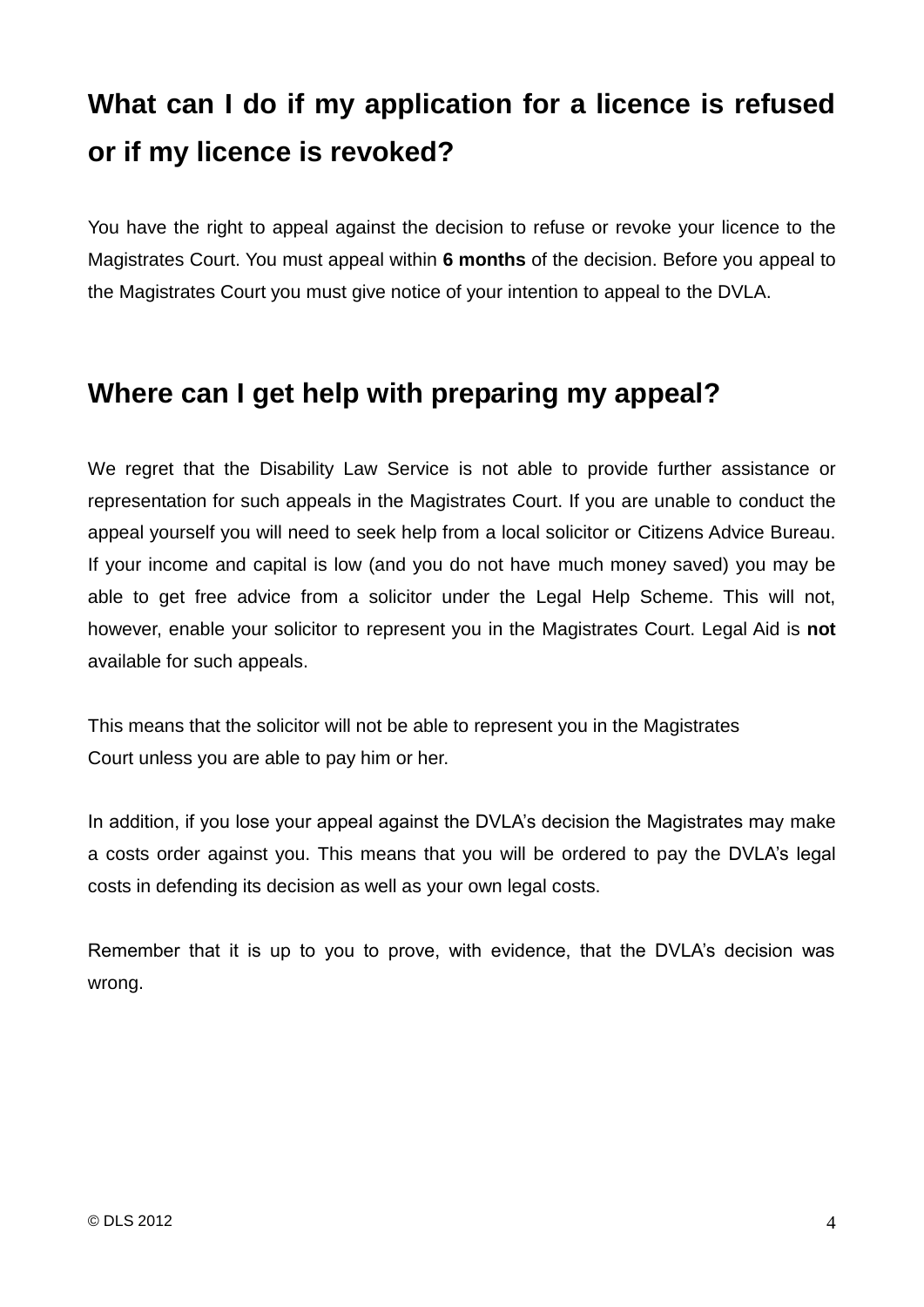## **What sort of evidence will I need?**

You should try to obtain a further medical report from an appropriate specialist which is more favourable and which states that, in that medical expert's opinion, you are able to drive safely. It may be helpful to show your medical expert the DVLA's guidelines set out in its publication 'At a glance guide to the current medical standards of fitness to drive'.

If you can obtain such a report you should consider sending it to the DVLA and asking it to review its decision to refuse or revoke your licence. If the DVLA is prepared to do this you will not have to go through the process of an appeal in the Magistrates Court.

Other evidence which might be useful for your appeal in the Magistrates court is:

- a full driving history, ideally indicating a significant amount of mileage with no accidents;
- an expert assessment of your driving ability see 'Useful Organisations' for centres which may be able to do such an assessment.

You should be aware, however, that the DVLA's guidelines have been prepared by medical experts. It will be difficult to prove that you are safe to drive if you fail the DVLA's standards.

Finally, you should note that the standards are often much higher for Group 2 licences which cover Heavy Goods Vehicles (HGVs) and some other professional uses than for Group 1 licences which are for normal domestic use.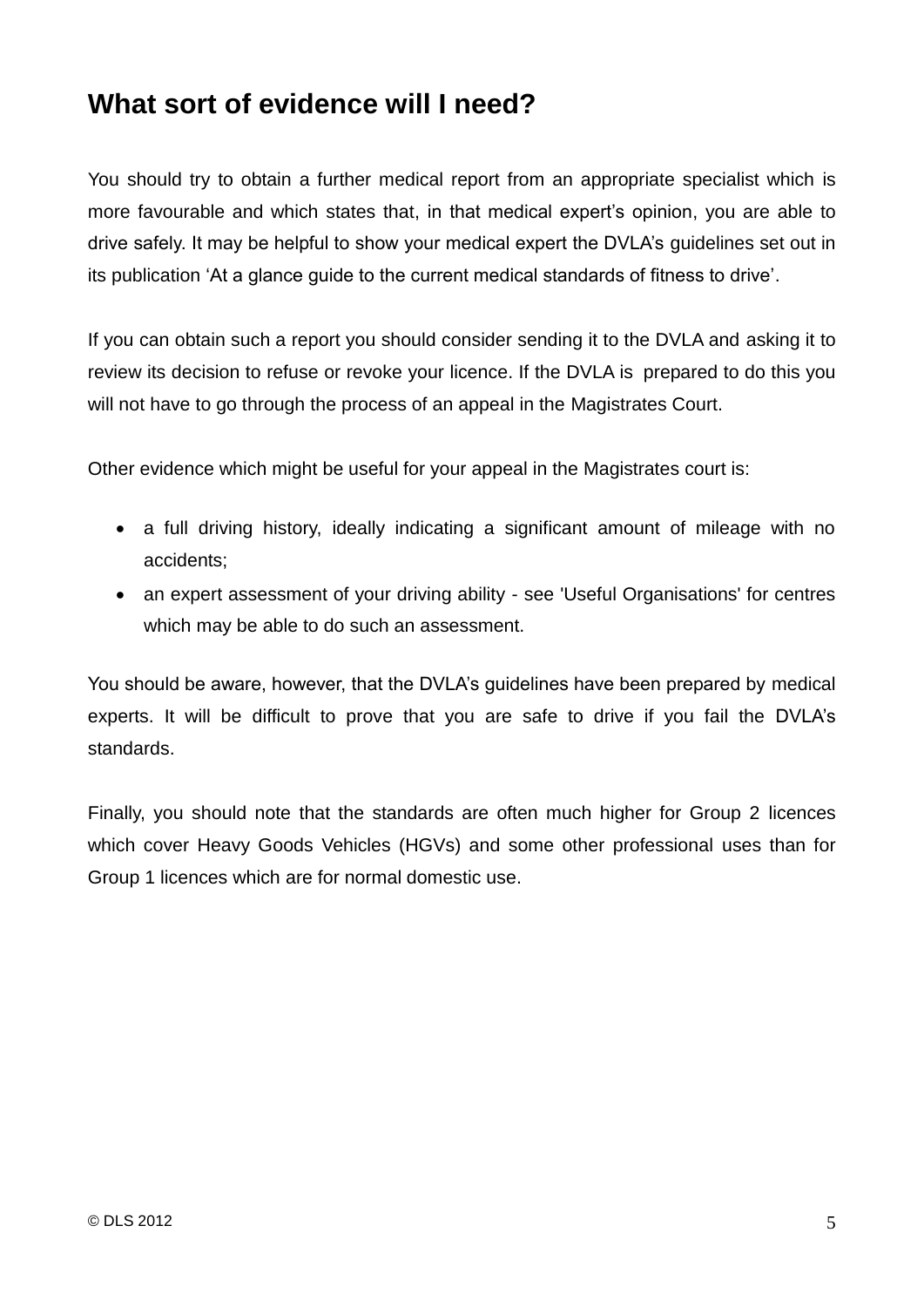## **Useful Organisations**

**We regret that the Disability Law Service is unable to assist with appeals to the DVLA or in the Magistrates Court.**

**Statutory Body Addresses:**

**DVLA** Drivers Medical Group Longview Road Morriston Swansea SA99 1TU Telephone: **0300 790 6806** Fax: **0845 850 0095**

*For Northern Ireland* **Driver and Vehicle Licensing (Northern Ireland)** County Hall Castlerock Road Coleraine Co. Londonderry BT51 3TB Telephone: **0845 402 4000**

## **Other Useful Addresses**

#### **QEF Mobility Services**

Damson Way Fountain Drive **Carshalton** Surrey SM5 4NR Telephone: **020 8770 1151**

 $\odot$  DLS 2012 6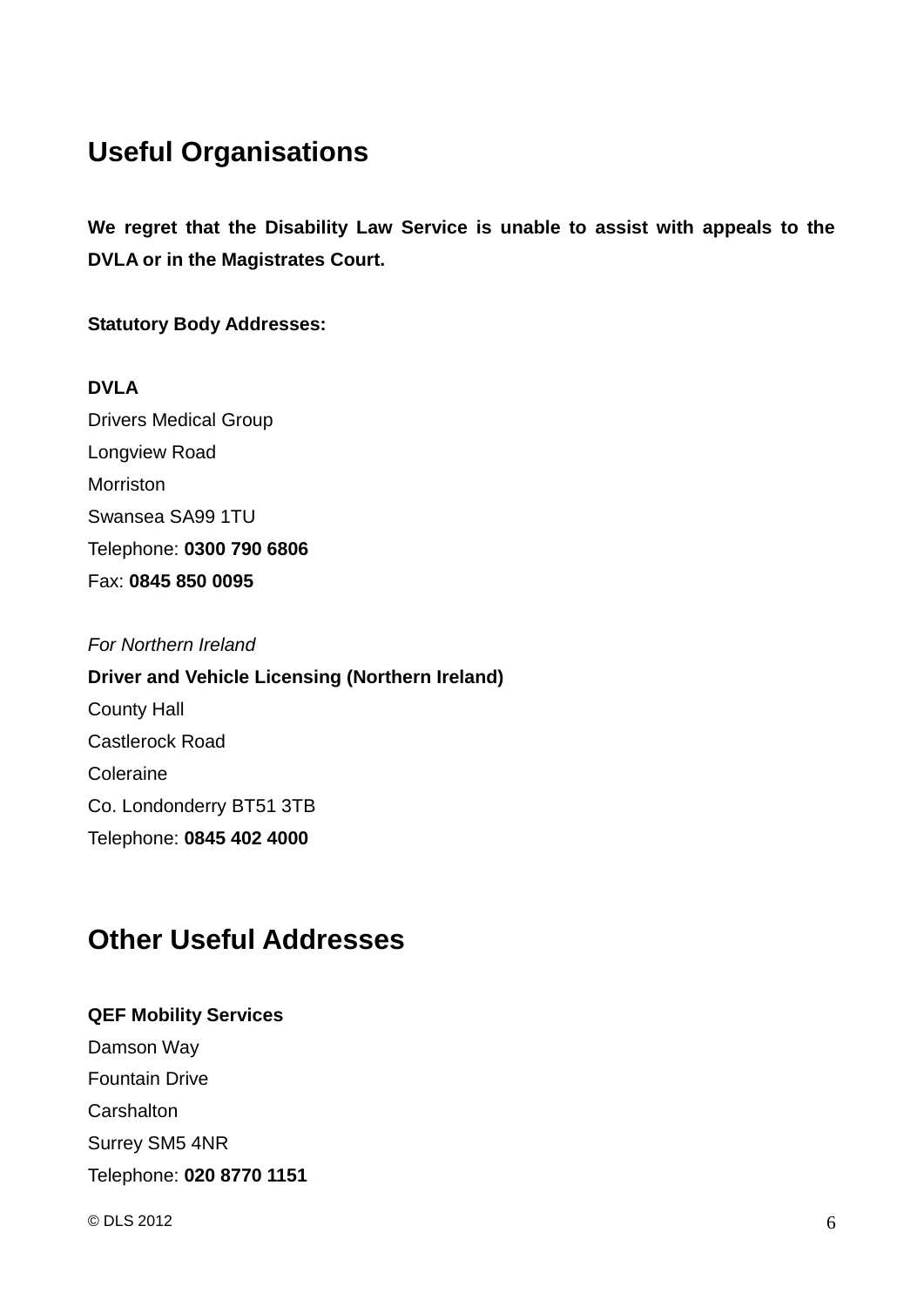#### **Clatterbridge Driving Assessment Centre for the Disabled**

Wirral Limb Centre Clatterbridge Hospital Clatterbridge Road Bebington **Wirral** Merseyside CH63 4JY Telephone: **0151 334 4000**

#### **Cornwell Mobility Centre**

Tehidy House Royal Cornwall Hospital Truro Cornwall TR1 3LJ Telephone: **01872 254 920**

#### **Derby Drivability**

Kingsway Hospital Kingsway Derby DE22 3LZ Telephone: **01332 371 929**

#### **Disability Action (DA)**

189 Airport Road West Belfast BT3 9ED Telephone: **028 9029 7880**

#### **Regional Driving Assessment Centre**

Network Park Duddeston Mill Road **Saltey** Birmingham B8 1AU Telephone: **0121 359 4222**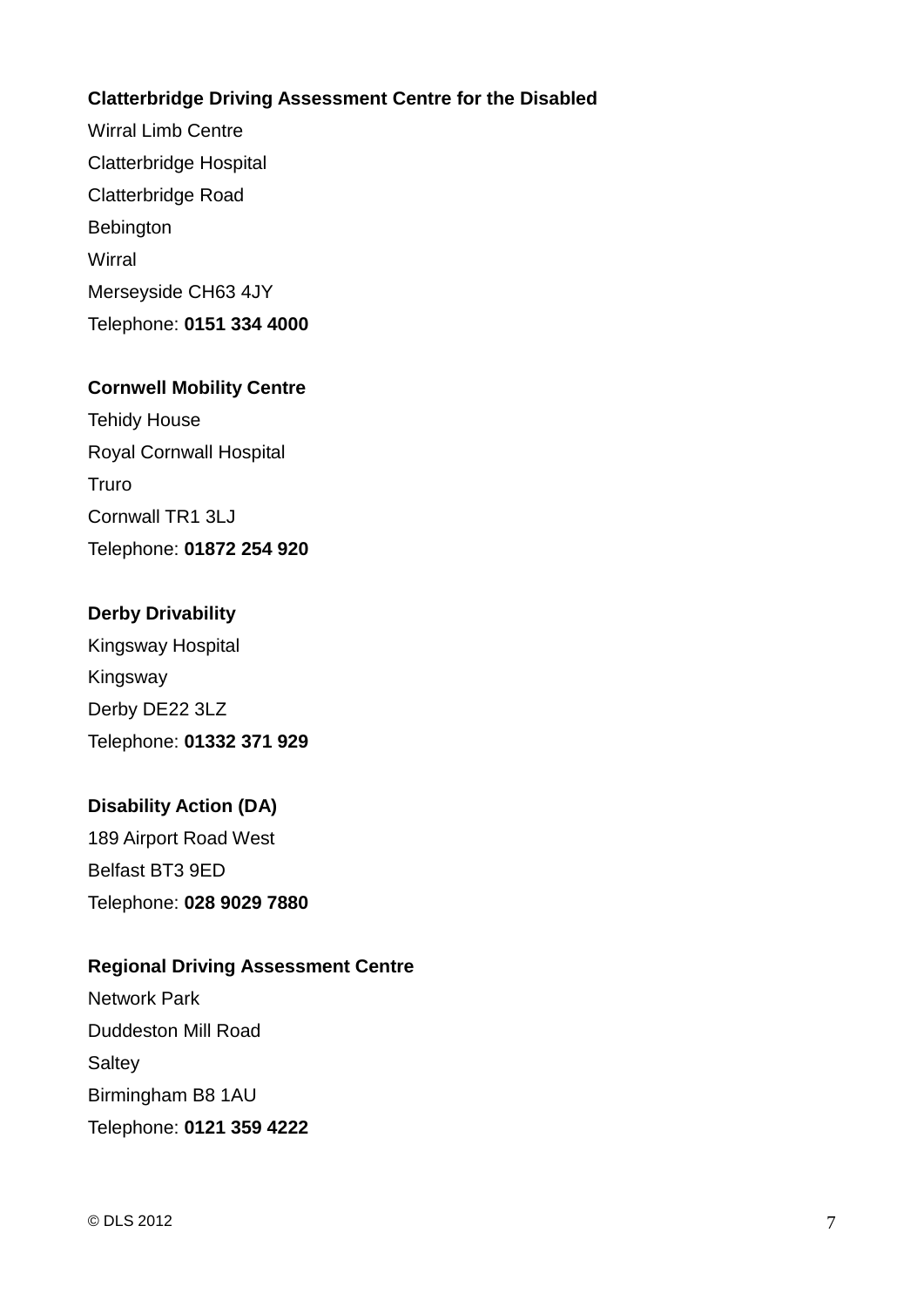#### **Scottish Driving Assessment Service**

SMART Centre Asteley Ainslie Hospital 133 Grange Loan Edinburgh EH9 2HL Telephone: **0131 537 9192**

#### **East Anglian Drivablity**

2 Napier Place **Thetford** Norfolk IP24 3RL Telephone: **01842 753 029**

#### **South Wales Mobility and Driving Assessment Service**

Rookwood Hospital Fairwater Road Llandaff **Cardiff** CF5 2YN Telephone: **0292 055 5130**

#### **Wrightington Mobility Centre**

North West Driving Assessment Service Fleet House Pye Close Haydock St Helens WA11 9SL Telephone: **01942 483713**

> As a not for profit charity, we rely on your donations. If you find this factsheet useful, please consider making a donation of £5 to help us to continue to help others. Just text: **THNX01 £5** to **70070**